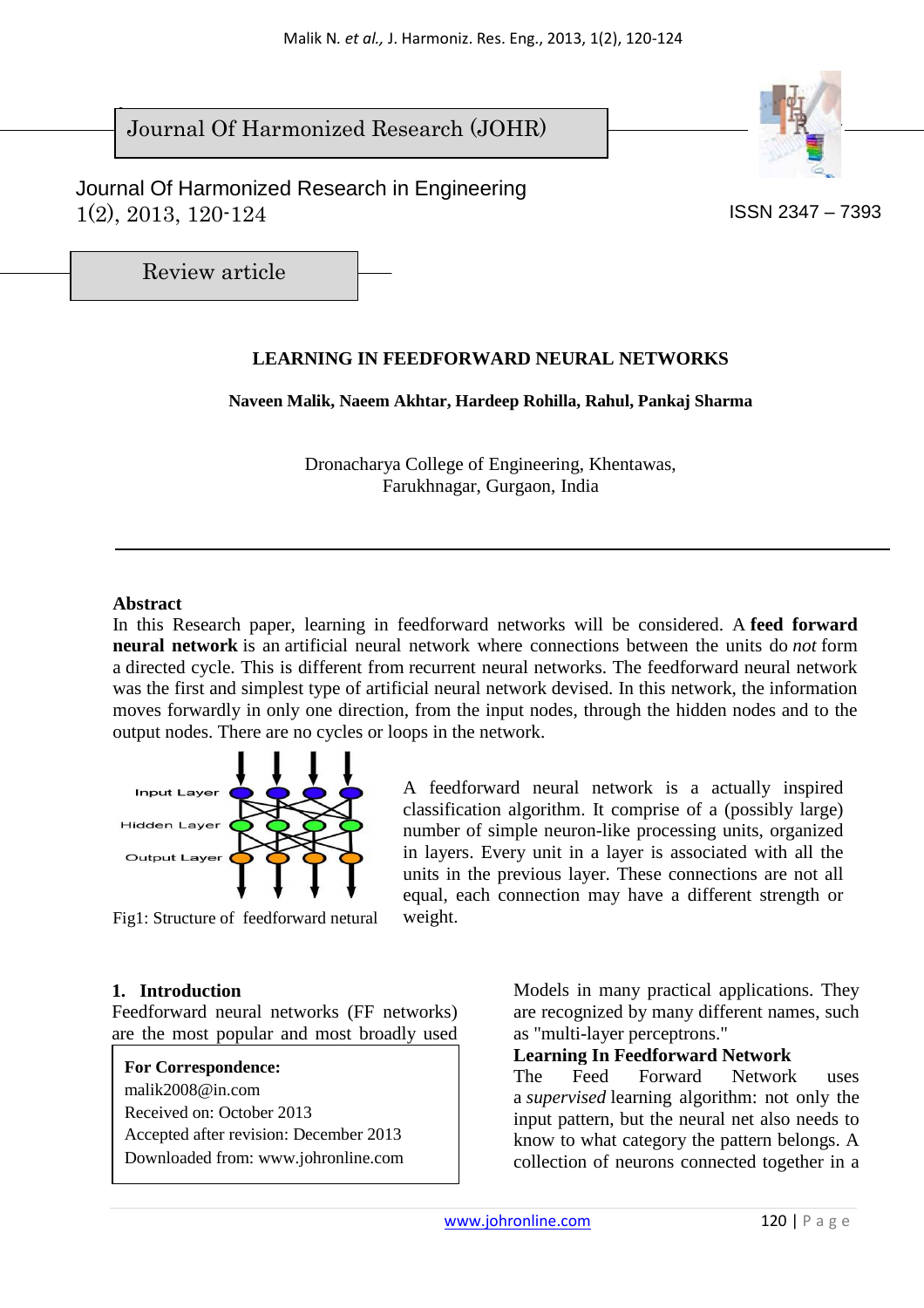network can be represented by a directed graph:



 • Nodes represent the neurons, and arrows represent the links between them.

 • Each node has its number, and a link connecting two nodes will have a pair of numbers (e.g.  $(1, 4)$  connecting nodes 1 and 4).

 • Networks without cycles (feedback loops) are called a feed-forward networks (or perceptron).

Learning proceeds as follows: a pattern is given at the input layer . The pattern will be converted in its way through the layers of the network until it ranges the output layer. The units in the output layer all fit to a different category. The outputs of the network as they are now compared with the outputs as they preferably would have been if this pattern were correctly categorized: in the latter case the unit with the correct category would have had the largest output value and the output values of the other output units would have been very slightly. On the basis of this assessment all the connection weights are attuned a little bit to guarantee that, the next time this same pattern is presented at the inputs, the value of the output unit that agrees with the correct category is a little bit greater than it is now and that, at the same time, the output values of all the other incorrect outputs are a little bit lower than they are now. (The differences between the actual outputs and the venerated outputs are propagated back from the top layer to lower layers to be used at these layers to a mended connection weights. This is why the term *backpropagation network* is also often used to describe this type of neural network.

**Time taking in learning :-** This is hard to answer. It depends on the magnitude of the neural network, the number of patterns to be learned, the number of epochs, the forbearance of the minimizer and Computing Speed , how much computing time the learning phase takes.

## **Various learning methods are:-**

## **1.1. Perceptron Convergence Procedure**

Perceptron was introduced by Frank Rosenblatt in the late 1950's with a learning algorithm on it. Perceptron may have uninterrupted valued inputs. It works in the same way as the formal artificial neuron distinct before. Its activation is determined by equation:

#### $a = wTu + \theta$

The perceptron is a binary classifier which maps its input  $x$  (a real-valued vector) to an output value  $f(x)$  (a single binary value):

$$
f(x) = \begin{cases} 1 & \text{if } w \cdot x + b > 0 \\ 0 & \text{otherwise} \end{cases}
$$

where  $\boldsymbol{u}$  is a vector of real-valued weights,  $w \cdot x$  is the dot product (which here computes a weighted sum), and  $\boldsymbol{b}$  is the 'bias', a constant term that does not depend on any input value.

#### **The Perceptron Convergence Procedure Step 1.** Initialize weights and thresholds.

• set the connection weights  $w_j$  and the threshold value  $\theta$  to small random values.

#### **Step 2.** Present new input and desired output.

• present new continuous valued input  $x_0, x_1, \ldots, x_{n-1}$  along with the desired output *d(t).* 

**Step 3.** Calculate actual output calculated by:

$$
y(t) = f_n
$$
 ( $\Sigma_{J=0}$ <sup>n-1</sup> w<sub>j</sub>(t) x<sub>j</sub>(t) -  $\theta$ )

## **Step** 4. Adapt weights.

• when an error occurs the connection weights adapted by the neuron by the formula:

 $W_i(t + 1) = w_i(t) + \eta \left[ d(t) - v_i(t) \right] x_i(t)$ 

where  $\eta$  is a positive gain fraction that ranges from 0.0 to 1.0 and controls the adaption rate.

**Step 5.** Repeat by going to Step 2- 4 untill error .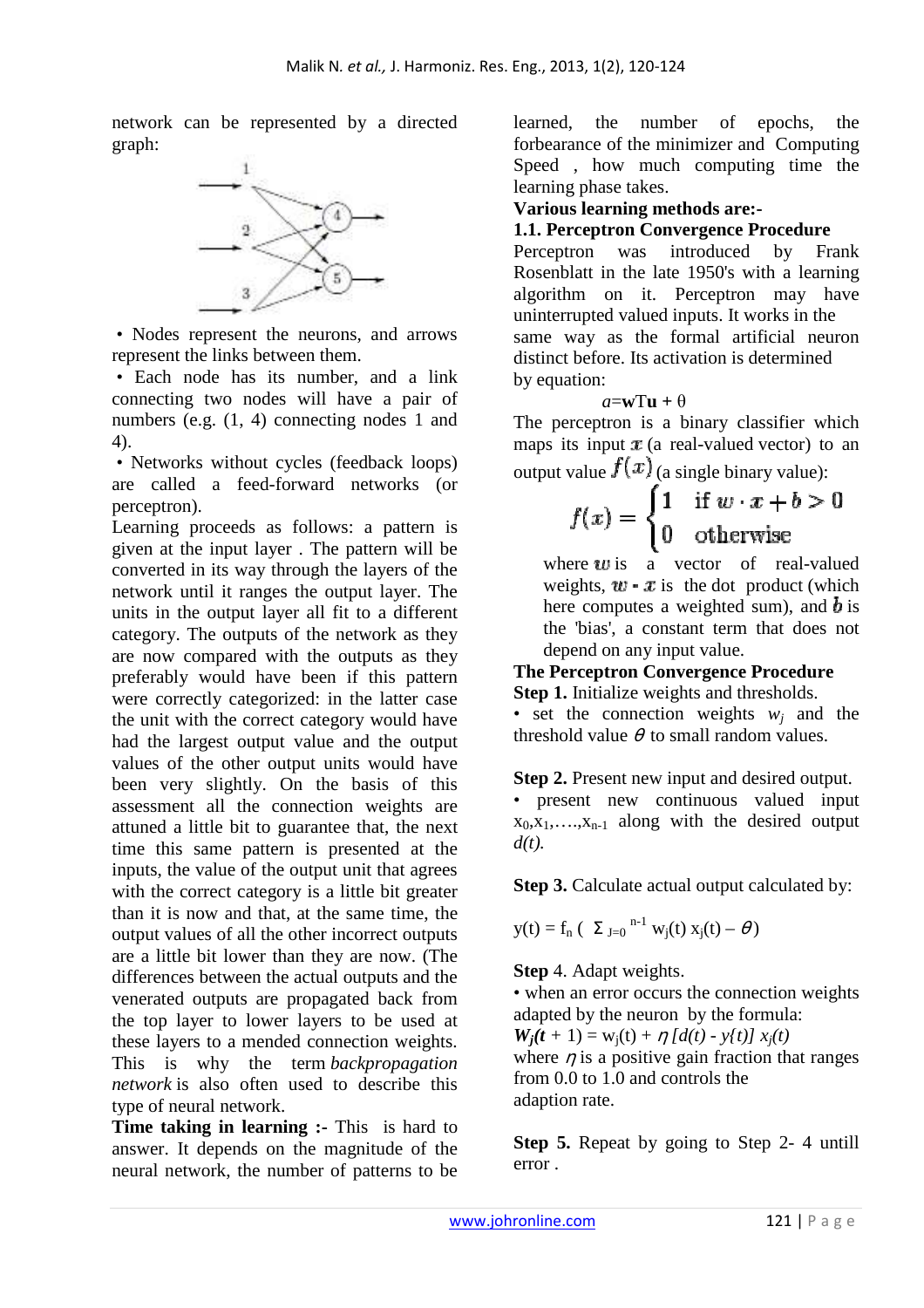## **1.2 The Least Mean Square Solution**

It is a modification to the perceptron convergence procedure. It reduces the mean square error between the desired output of a perceptron-like net and the actual output. The algorithm is called the **Widrow-Hoff** or LMS algorithm. The LMS algorithm is indistinguishable to the perceptron convergence procedure except that the hard limiting nonlinearity is made linear or replaced by a threshold-logic nonlinearity. Weights are corrected on every test by an amount that depends on the difference between the desired and the actual output. A classifier could use desired outputs of 1 for class A and 0 for class B. During operation, the input would then be assigned to class A only if the output was above **0.5.** 

LMS is a fast algorithm that decreases the MSE. The MSE is the average of the biased sum of the error for N training sample which defined as:

$$
MSE = \frac{\sum_{j=1}^{N} (R - C_j)^2}{N}
$$

where R is the output of the perceptron and Cj is the current test inputs.

In order to train the perceptron by using LMS, we can repeat the test set, taking a set of inputs, calculating the output and then using the error to regulate the weight. This process can be done either arbitrarily by the test set, or for each test of the set in series. The learning rule of LMS is given as:

$$
w_{t+1} = w + p(R - C)E
$$

The learning rule alters the weight based on the error (R-C or expected output minus actual output). Once the error is calculated, the weights are adjusted by a small amount , *p* in the direction of the input, E. This has the effect of regulating the weights to diminish the output error.

The implementation of LMS is very simple. Initially, the weights vector is initialized with small arbitrary weights. The main repetition

then arbitrarily selects a test, calculates the output of the neuron, and then calculates the error. Using the error, the formula of learning rule is applied to every weight in the vector.

#### **1.3 Gradient Descent Algorithm Gradient descent** is a first-

order optimization algorithm. To find a local minimum of a function using gradient descent, one takes steps relational to the *negative* of the gradient (or of the approximate gradient) of the function at the current point. If instead one takes steps relational to the *positive* of the gradient, one approaches a local maximum of that function; the process is then known as **gradient ascent**. Gradient descent is also known as **steepest descent**, or the **method of steepest descent**. When recognized as the later, gradient descent should not be chaotic with the method of steepest descent for approximating integrals.

Enhanced approach would be to let the Adaline Linear Combiner to find the optimum weights by itself through a quest over the error surface. Instead of having a decently arbitrary search, some intelligence is added to the procedure such that the weight vector is changed by considering the gradient of e(**w**) iteratively [Widrow 60], according to formula known as *delta rule*:

$$
\mathbf{w}(t+1) = \mathbf{w}(t) + \Delta \mathbf{w}(t)
$$

where

$$
\Delta \mathbf{w}(t) = -\eta \nabla e(\mathbf{w}(t))
$$

In the above formula η is a small positive constant, determining the learning rate. For the real valued scalar function *e* (**w**) on a vector space  $\mathbf{w} \in RN$ , the gradient  $\nabla e(\mathbf{w})$ provides the direction of the steepest upward slope, so the negative of the gradient is the direction of the steepest descent . This fact is demonstrated in Figure1 for a parabolic error surface on two dimensions.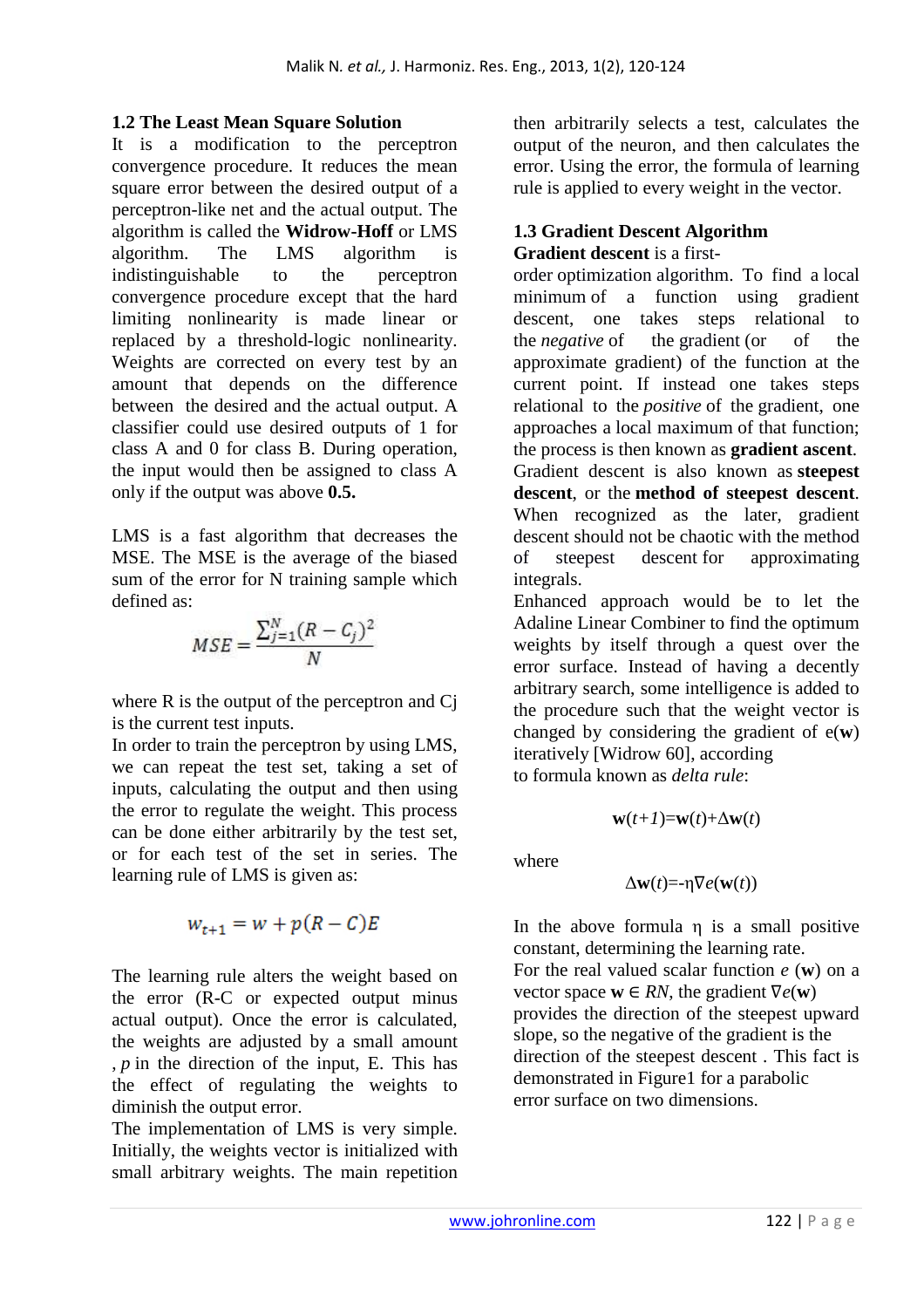

Fig2 : Direction of the steepest gradient descent on the the paraboliod error on two-dimensional weight space . only equpotential curves of the error surface is shown instead of the 3D-error surface .

# **Stepest descent algorithm**

Step 0. Given  $x^0$ , set n := 0

Step 1.  $d^n := -\nabla f(x^k)$ . If  $d^n = 0$ , then stop.

Step 2. Solve mina  $f(x^n + \alpha d^n)$  for the

stepsize  $\alpha^n$ , perhaps chosen by an exact or inexact linesearch.

Step 3. Set  $x^{n+1} \leftarrow x^n + \alpha^n d^n, n \leftarrow n + 1$ . Go to Step 1.

Note from Step 2 and the fact that  $d^n =$ 

 $-\nabla f(x^n)$  is a descent direction, it follows that  $f(x^{n+1}) < f(x^n)$ .

# **1.4 Back propogation Method**

**Backpropagation**, an abbreviation for "backward propagation of errors", is a common method of training artificial neural networks. From a desired output, the network learns from many inputs, similar to the way a child learns to identify a dog from examples of dogs.

It is a supervised learning method, and is a generalization of the delta rule. For making up the training set, it requires a dataset of the desired output for many inputs. It is most beneficial for feed-forward networks (networks that have no feedback, or simply, that have no connections that loop). Backpropagation requires that the activation function used by the artificial neurons (or "nodes") be differentiable.

A Back Propagation network learns by example. You give the algorithm specimens of what you want the network to do and it changes the network's weights so that, when training is finished, it will give you the vital output for a particular input. Back

Propagation networks are perfect for simple Pattern Recognition and Mapping Tasks.



So, if we put in the first pattern to the network, we would like the output to be 0 1 as shown in figure 3.2 (a black pixel is represented by 1 and a white by 0 as in the previous examples). The input and its corresponding target are called a *Training Pair*.

# **Step of BackProgation algorithm**

1. First apply the inputs to the network and work out the output – remember this original output could be anything, as the initial weights were arbitrary numbers.

2. Next work out the error for neuron B. The error is *What you want – What you actually get*, in other words:

 $ErrorB = OutputB (1-$ OutputB)(TargetB– OutputB) The "*Output(1-Output)*" term is necessary in the equation because of the Sigmoid Function – if we were only using a threshold neuron it would just be *(Target – Output)*.

3. Change the weight. Let W+BC be the new (trained) weight and WAB be the initial weight.

 $W+BC = WBC + (ErrorB x)$ OutputA)

Notice that it is the output of the connecting neuron (neuron A) we use (not B). We